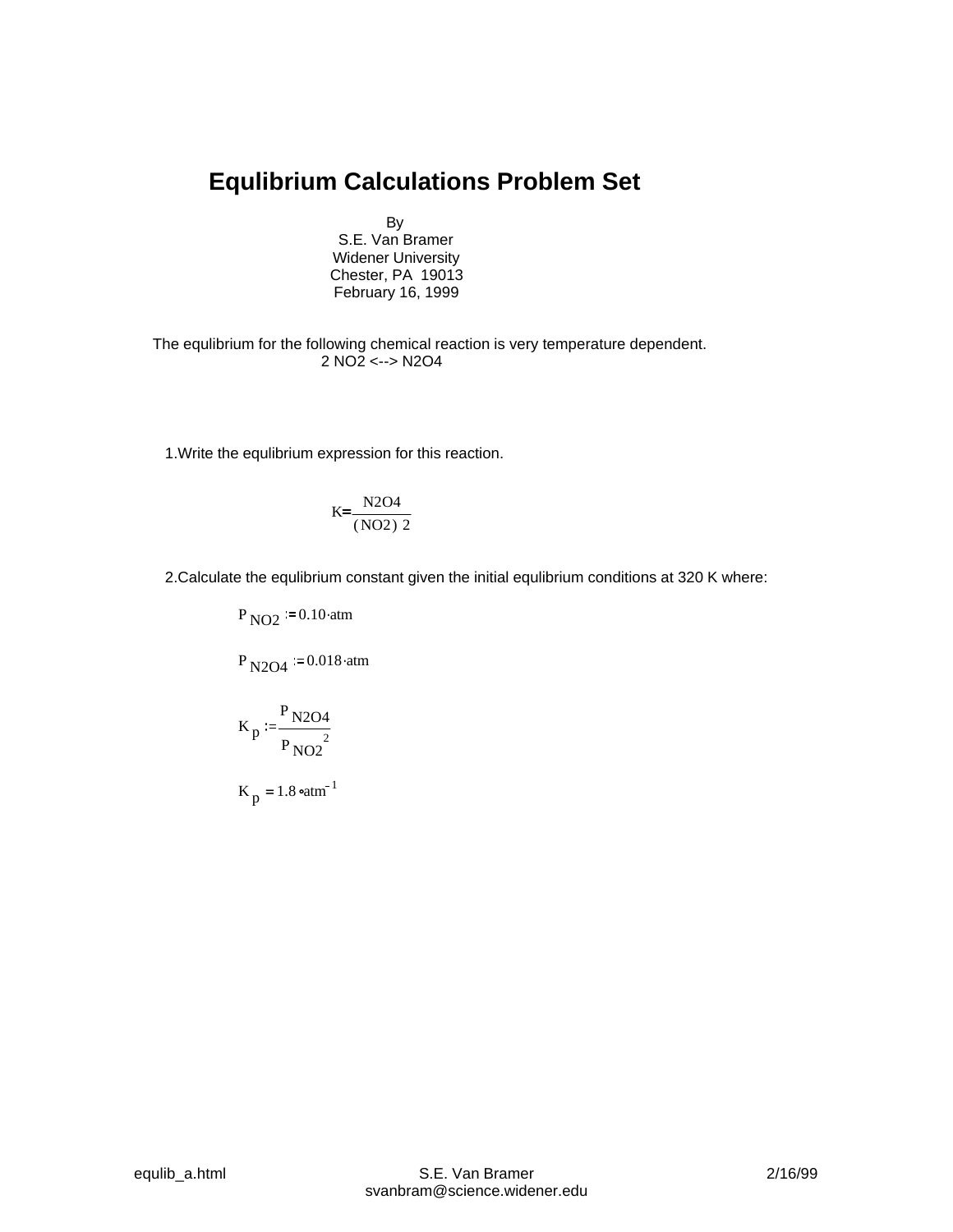3.Given the following initial conditions, predict the direction of the reaction.

- $P_{\text{N2O4}} := 0.10 \text{ atm}$ Q p  $P_{\rm N2O4}$  $P_{NO2}^2$ If Q>K, reverse reaction favored<br>If Q<K, forward reaction favored  $Q_p$  = 10  $\text{atm}^{-1}$   $\text{K}_p$  = 1.8  $\text{atm}^{-1}$  If Q<K, forward reaction favored
- b.  $P_{\text{NO2}} = 0.010 \text{ atm}$

a.  $P_{NO2} = 0.10 \text{ atm}$ 

P <sub>N2O4</sub> := 0.010 atm  
\n
$$
Q_p
$$
 :=  $\frac{P_{N2O4}}{P_{NO2}^2}$   
\n $Q_p$  = 100 atm<sup>-1</sup>  $K_p$  = 1.8 atm<sup>-1</sup> If Q>K, reverse reaction favored  
\nIf Q-K, forward reaction favored

c. 
$$
P_{NO2} = 1.0
$$
 atm

P <sub>N2O4</sub> := 2.0 atm  
\nQ <sub>p</sub> := 
$$
\frac{P_{N2O4}}{P_{NO2}^2}
$$
  
\nQ <sub>p</sub> = 2<sup>o</sup>atm<sup>-1</sup> K<sub>p</sub> = 1.8<sup>o</sup>atm<sup>-1</sup> If Q>K, reverse reaction favored

d.  $P_{NO2}$  = 2.0.atm

 $P_{\text{N2O4}}$  = 7.0.atm Q p  $P_{\rm N2O4}$  $P_{NO2}^2$ If Q>K, reverse reaction favored<br>If Q<K, forward reaction favored Q <sub>p</sub> = 1.75  $\text{atm}^{-1}$  K <sub>p</sub> = 1.8  $\text{atm}^{-1}$  If Q<K, forward reaction favored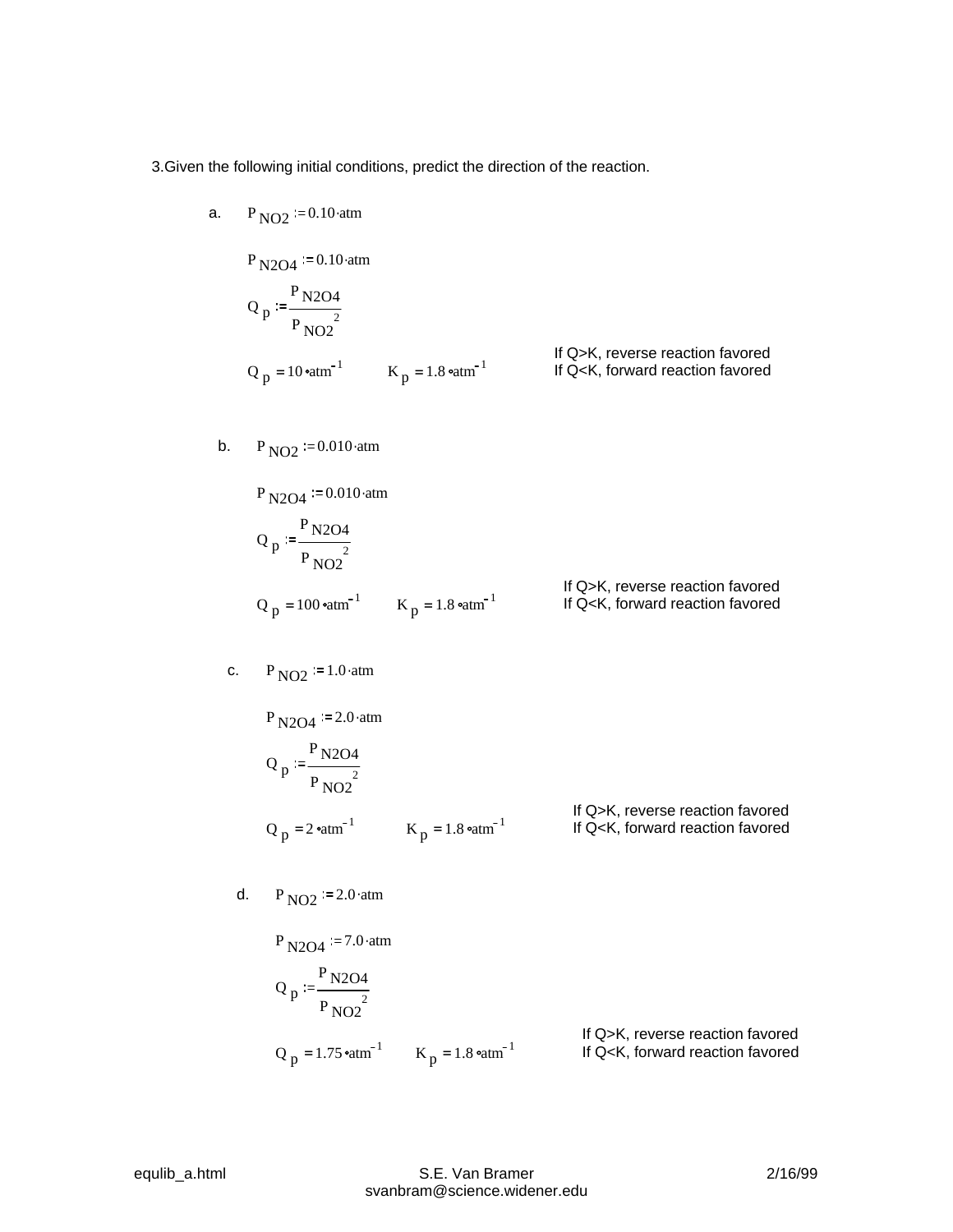e.  $P_{NO2} := 0.01 \text{ atm}$ 

 $P_{N2O4}$  := 1.8 · 10<sup>-4</sup> · atm

$$
Q_p := \frac{P_{N2O4}}{P_{NO2}^2}
$$
  
\n
$$
Q_p = 1.8 \text{ atm}^{-1}
$$
  
\n
$$
K_p = 1.8 \text{ atm}^{-1}
$$
  
\nIf Q>K, reverse reaction favored  
\nIf Q-K, forward reaction favored

f.  $P_{NO2} := 0.5 \cdot atm$ 

 $P_{\rm N2O4} := 0.5 \cdot \text{atm}$ 

$$
Q_p := \frac{P_{N2O4}}{P_{NO2}^2}
$$
  
\n
$$
Q_p = 2 \text{°atm}^{-1}
$$
  
\n
$$
K_p = 1.8 \text{°atm}^{-1}
$$
  
\nIf Q>K, reverse reaction favored  
\nIf Q-K, forward reaction favored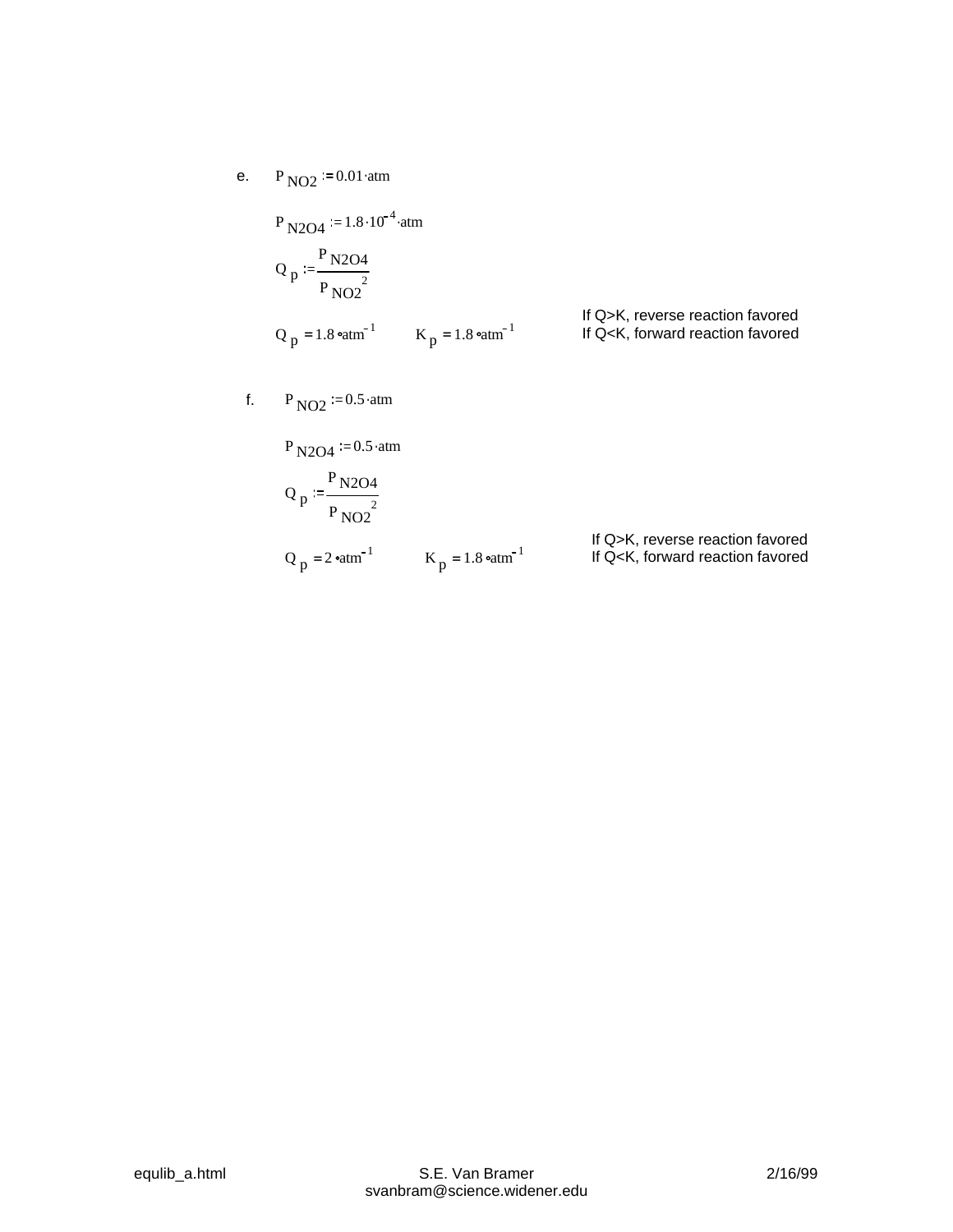4.Given the initial, non-equlibrium, conditions. Calculate the equlibrium pressure of NO2 and N2O4.

a. Initial Conditions:

 $P_{NO2\_initial} = 0.20$  atm

P N2O4 initial  $= 0.00$  atm

Change

| ∆NO2≡- 2∙X | From balanced chemical reaction, NO <sub>2</sub> goes |
|------------|-------------------------------------------------------|
|            | down by 2X and N2O4 goes up by X.                     |

 $\Delta N2O4 = X$ 

Final

 $P_{NO2\_final} = P_{NO2\_initial} - 2 \cdot X$ 

 $P_{\text{N2O4\_fianI}} = P_{\text{N2O4\_initial}} + X$ 

Substititute into equlibrium expression:

$$
K = \frac{P N204_{final}}{P N02_{final}}
$$

$$
K = \frac{P N2O4\_initial + X}{(P NO2\_initial - 2 \cdot X)^{2}}
$$

Substitute in values and solve for X:

1.8 atm<sup>-1</sup>=
$$
\frac{X}{(0.20 \cdot atm - 2 \cdot X)^2}
$$

$$
X := \begin{bmatrix} .30623413613605701002 \cdot atm \\ .03265475275283187886 \cdot atm \end{bmatrix}
$$

These are the two roots for X, either could be the correct answer.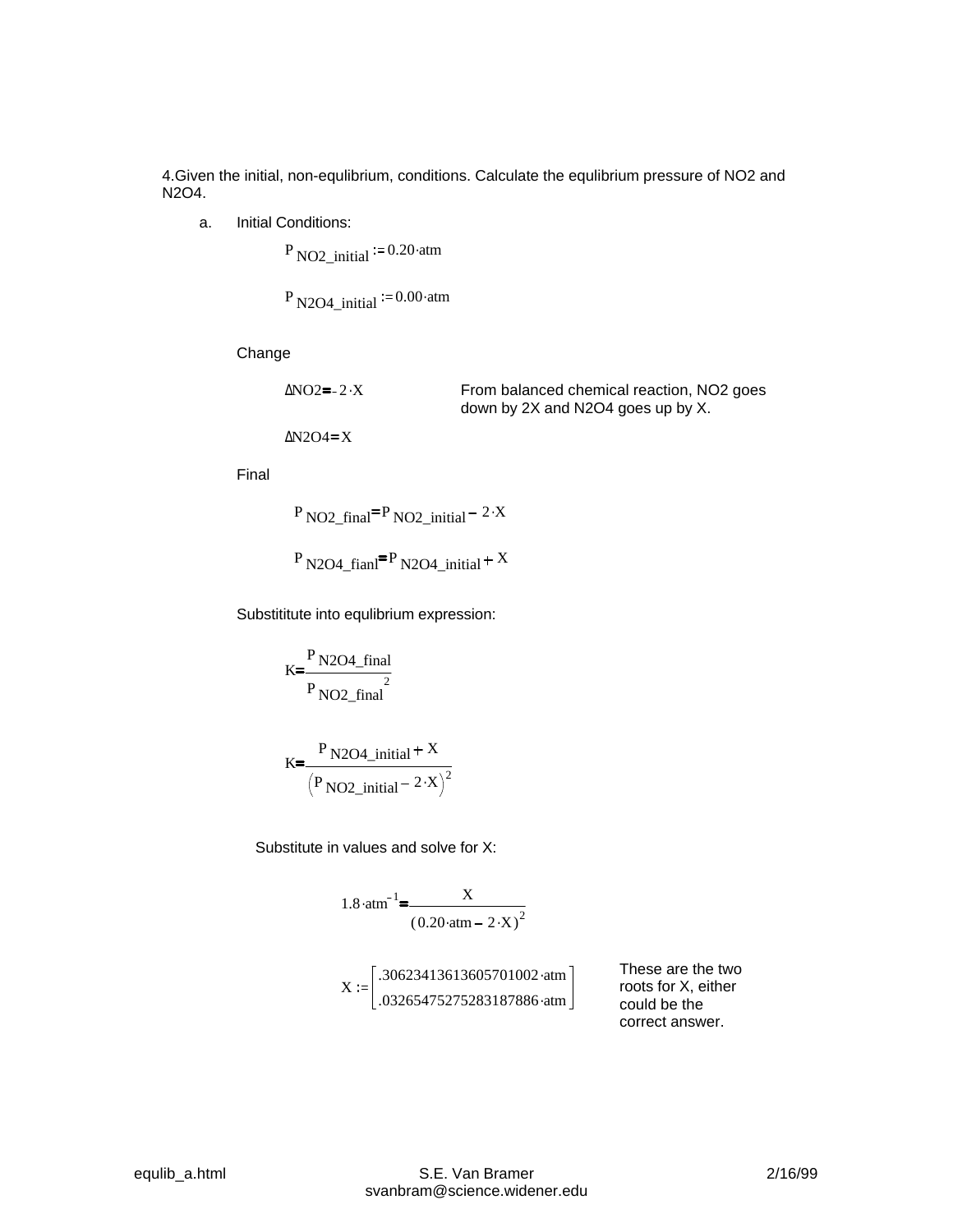Solve for the final pressures:

P NO2-final := P NO2\_initial = 2 × P NO2\_final = 
$$
\begin{bmatrix} -0.412 \\ 0.135 \end{bmatrix}
$$
°atm  
P NO2\_final := P NO2\_initial + X P NO2\_final =  $\begin{bmatrix} 0.306 \\ 0.033 \end{bmatrix}$ °atm

Only one of the data sets is possible, the first gives a negative pressure for NO2, this is not possible, so in this problem the second root is the one that we need to use.

b. Initial Conditions:

 $P_{NO2\_initial} = 0.00 \text{ atm}$ 

P N2O4 initial  $= 0.20$  atm

Substititute into equlibrium expression:

1.8 atm<sup>-1</sup>=
$$
\frac{0.20 \text{ atm} + X}{(0.00 \text{ atm} - 2 \cdot X)^2}
$$

$$
X := \begin{bmatrix} .25 \cdot atm \\ -.111111111111111111111 & atm \end{bmatrix}
$$
 These are the two  
roots for X, either  
could be the  
correct answer.

Solve for the final pressures:

P NO2-final := P NO2\_initial - 2<sup>2</sup> P NO2\_final = 
$$
\begin{bmatrix} -0.5 \\ 0.222 \end{bmatrix}
$$
°atm  
P NO2-final := P NO2\_initial + X P NO2\_final =  $\begin{bmatrix} 0.45 \\ 0.089 \end{bmatrix}$ °atm

Only one of the data sets is possible, the first gives a negative pressure for NO2, this is not possible, so in this problem the second root is the one that we need to use.

 $\overline{1}$